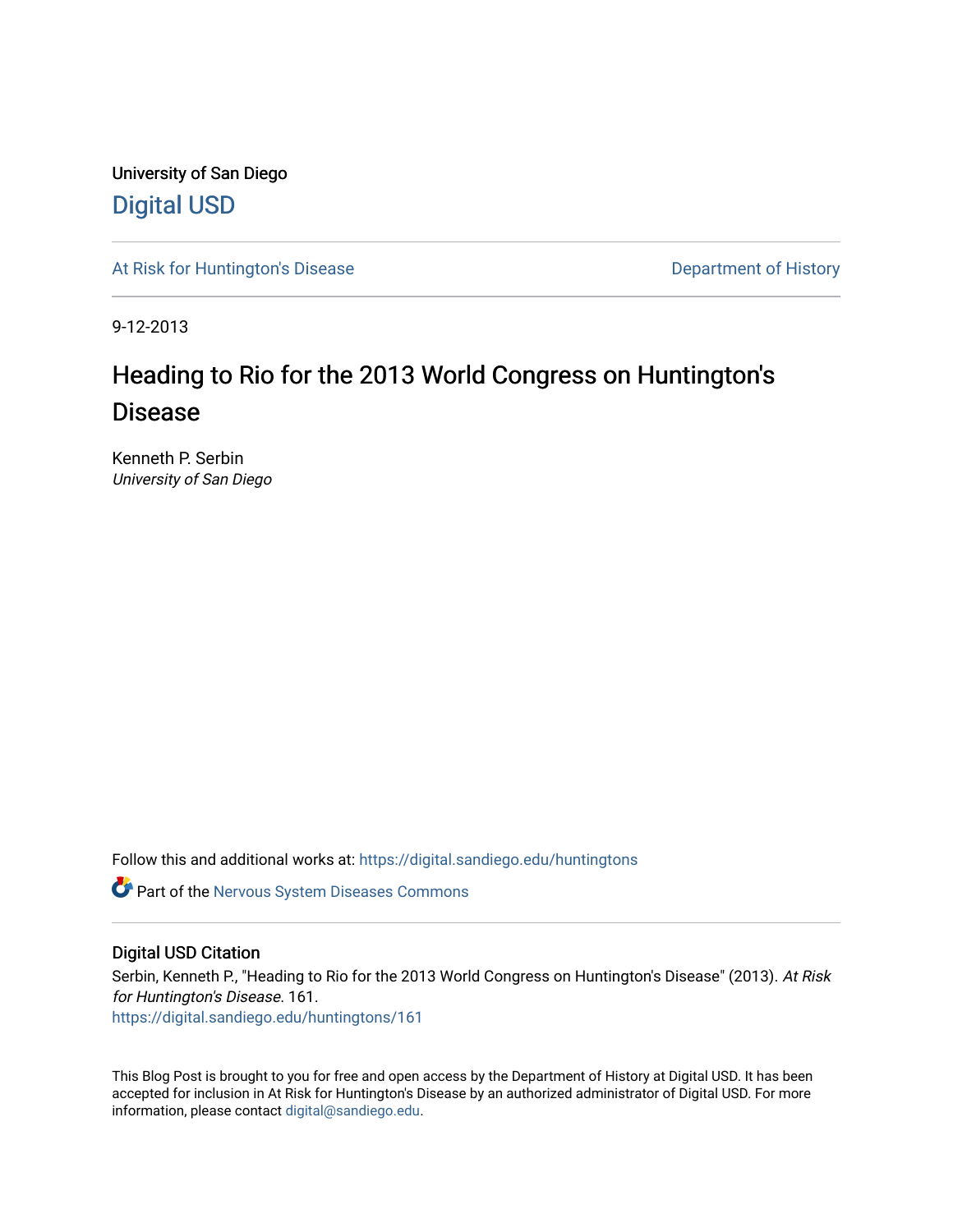#### More **[Create Blog](https://www.blogger.com/home#create) [Sign In](https://www.blogger.com/)**

# [At Risk for Huntington's Disease](http://curehd.blogspot.com/)

*HD is a genetically caused brain disorder that causes uncontrollable bodily movements and robs people's ability to walk, talk, eat, and think. The final result is a slow, ugly death. Children of parents with HD have a 50-50 chance of inheriting the disease. There is no cure or treatment.*

## Blog Archive

- $\blacktriangleright$  [2021](http://curehd.blogspot.com/2021/)(12)
- $2020(16)$  $2020(16)$
- $\blacktriangleright$  [2019](http://curehd.blogspot.com/2019/) (19)
- $\blacktriangleright$  [2018](http://curehd.blogspot.com/2018/) (16)
- $2017(14)$  $2017(14)$
- $2016(13)$  $2016(13)$
- $\blacktriangleright$  [2015](http://curehd.blogspot.com/2015/) (24)
- $\blacktriangleright$  [2014](http://curehd.blogspot.com/2014/) (24)  $'$  [2013](http://curehd.blogspot.com/2013/) (30)
- [►](javascript:void(0)) [December](http://curehd.blogspot.com/2013/12/) (3)
- [►](javascript:void(0)) [November](http://curehd.blogspot.com/2013/11/) (3)
- [►](javascript:void(0)) [October](http://curehd.blogspot.com/2013/10/) (3)
- [▼](javascript:void(0)) [September](http://curehd.blogspot.com/2013/09/) (3)
- [Reaching](http://curehd.blogspot.com/2013/09/reaching-out-to-hd-family-at-world.html) out to the 'HD family' at the World Congr...

Heading to Rio for the 2013 World [Congress](http://curehd.blogspot.com/2013/09/heading-to-rio-for-2013-world-congress.html) on Hunt...

Advocacy meets science and [medicine:](http://curehd.blogspot.com/2013/09/advocacy-meets-science-and-medicine.html) personal enri...

- $\blacktriangleright$  [August](http://curehd.blogspot.com/2013/08/) (2)
- $\blacktriangleright$  [July](http://curehd.blogspot.com/2013/07/) (1)
- $\blacktriangleright$  [June](http://curehd.blogspot.com/2013/06/) (1)
- $\blacktriangleright$  [May](http://curehd.blogspot.com/2013/05/) (3)
- $\blacktriangleright$  [April](http://curehd.blogspot.com/2013/04/) (4)
- $\blacktriangleright$  [March](http://curehd.blogspot.com/2013/03/) (2)
- $\blacktriangleright$  [February](http://curehd.blogspot.com/2013/02/) (3)
- $\blacktriangleright$  [January](http://curehd.blogspot.com/2013/01/) (2)
- $2012(26)$  $2012(26)$
- $2011(33)$  $2011(33)$
- $2010(26)$  $2010(26)$
- $-2009(21)$  $-2009(21)$  $-2009(21)$
- $2008(7)$  $2008(7)$
- $2007(7)$  $2007(7)$
- $\blacktriangleright$  [2006](http://curehd.blogspot.com/2006/) (4)
- $\blacktriangleright$  [2005](http://curehd.blogspot.com/2005/) (17)

#### About Me **GENE [VERITAS](https://www.blogger.com/profile/10911736205741688185)**

View my [complete](https://www.blogger.com/profile/10911736205741688185) profile

#### THURSDAY, SEPTEMBER 12, 2013

## Heading to Rio for the 2013 World Congress on Huntington's Disease

Today I will travel to Brazil, my other home, to participate in the critical [2013](http://www.starwoodhotels.com/sheraton/property/overview/index.html?propertyID=255) [World Congress on Huntington's Diseas](http://www.wchd2013.com/ingles/index.php)[e at the Sheraton Rio Hotel](http://www.starwoodhotels.com/sheraton/property/overview/index.html?propertyID=255) and Resort in Rio de Janeiro.

Approximately 430 scientists, physicians, advocates, and family members are expected to attend the congress, which runs from September 15-18.

The congress will feature presentations on the efforts towards treatments, basic research, clinical features of the disease, genetics and genetic testing, patient and family perspectives on the disease, and other HD-related themes. The event [includes meetings of the International Huntington's](http://www.huntington-assoc.com/) Association and other HD organizations.

Along with other international specialists and advocates, I will speak in a session on "Coping" on September 16. (The presentations will be in English, the official language of the congress.)

The congress will also help support the recently inaugurated **Enroll-HD**, an international study of HD patients, at-risk individuals, and their families. Enroll-HD aims to increase knowledge of the disease and the pool of participants for research studies and clinical trials, which are crucial for developing tests and treatments.

The sixth world congress since the inception of the event in Toronto in 2003, this first-ever gathering of this magnitude in Latin America will draw increased attention to Enroll in the region and especially Brazil. With over 190 million people, the world's fifth largest population, Brazil could add potentially hundreds, if not thousands, of participants to Enroll-HD.

[Click here](http://curehd.blogspot.com/2013/04/brazils-big-place-on-huntingtons.html) to read a previous article on Brazil's significant place on the HD map.

Brazil's federal government has also taken notice of the HD cause. Local advocates and Brazilian health ministry officials have started a dialogue on the need to train doctors and other health professionals how to recognize the frequently misdiagnosed symptoms of HD and refer patients to specialized clinics.

#### A bi-cultural life

I have researched Brazilian history since 1986 and ever since have traveled there almost annually. In all, I have spent about eight years in Brazil. My wife Regina is from Brazil, and our teen daughter Bianca is close to her Brazilian grandma and aunts and uncles.

I have become a bi-cultural individual. I feel very much at home in Rio, where Regina and I met during my three years of Ph.D. research from 1988-1991, and the numerous other regions of Brazil I have visited.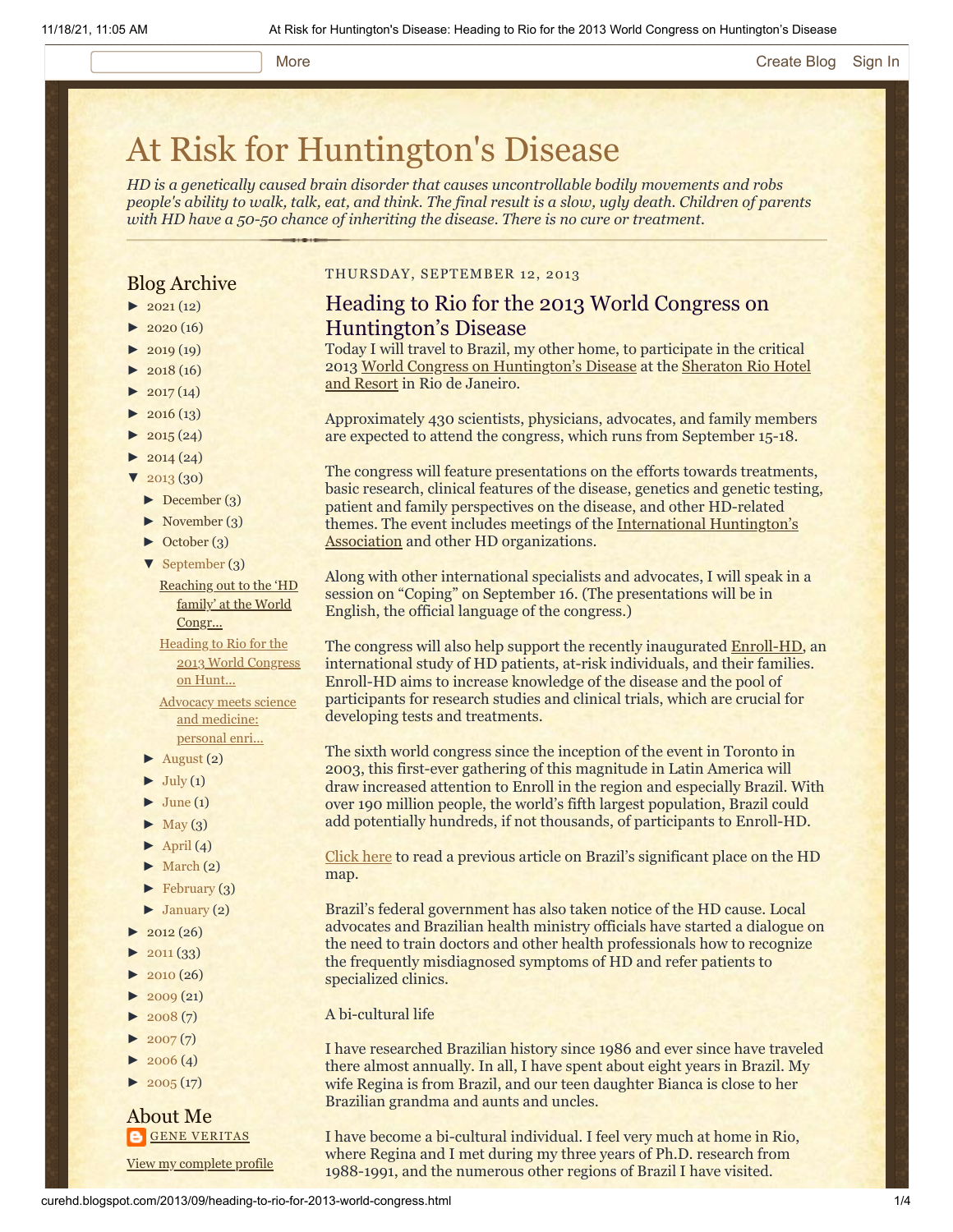## HD Links

[Huntington's](http://www.hdsa.org/) Disease Society of America [International](http://www.huntington-assoc.com/) Huntington **Association** [Huntington's](http://hddrugworks.org/) Disease Drug **Works** [Huntington's](http://www.hdlighthouse.org/) Disease **Lighthouse Hereditary Disease [Foundation](http://www.hdfoundation.org/)** [Huntington's](http://www.hdac.org/) Disease Advocacy Center Thomas [Cellini Huntington's](http://www.ourtchfoundation.org/) **Foundation** HDSA Orange County (CA) **[Affiliate](http://www.hdsaoc.org/)** HD Free with [PGD!](http://www.hdfreewithpgd.com/) [Stanford](http://www.stanford.edu/group/hopes/) HOPES Earth Source [CoQ10,](http://www.escoq10.com/) Inc.

## HD Blogs and Individuals

Chris Furbee: [Huntingtons](http://www.huntingtonsdance.org/) **Dance** Angela F.: Surviving [Huntington's?](http://survivinghuntingtons.blogspot.com/) Heather's [Huntington's](http://heatherdugdale.angelfire.com/) Disease Page



*[Gene Veritas \(aka Kenneth Serbin\) conducting research at the Memorial](http://www.memorialdaresistenciasp.org.br/) of Resistance to the Brazilian dictatorship in 2009 (photo by Marcelo Ulisses Machado)*

On the day before the congress begins, I will attend the 80th birthday party of *minha mãe brasleira*, "my Brazilian mom," Maryse Bacellar, whom I met in 1988 while spending a couple months in her home during an intensive Portuguese-language program.

From virtually the start of my family's difficult odyssey with HD after my mother's diagnosis in 1995, Maryse has always lent an understanding ear.

As my biological mother Carol Serbin withered away under the barrage of HD symptoms, dying of the disease in 2006, Maryse occupied an increasingly important place in my life. After my mom lost the ability to speak, Maryse became the virtual mom I could talk to.

In my free moments, I'll also get to spend time with my mother-in-law and other relatives and close friends.

Over the years, I have forged deep bonds with many other Brazilian friends. After I exited the terrible and lonely "HD closet" last year with an article in *[The Chronicle of Higher Education](http://chronicle.com/article/Racing-Against-the-Genetic/135542/)* and then in Portuguese in the *[Folha de S.Paulo](http://www1.folha.uol.com.br/ilustrissima/1201436-a-corrida-contra-o-relogio-genetico.shtml)*, those friends sent warm greetings of solidarity.

Along the way, I have witnessed the development of the Associação Brasil Huntington and built ties to its leaders.

## **HD and bioethics**

After the congress, I will travel to São Paulo, one of the world's leading industrial and financial hubs, to deliver a speech in Portuguese on "Huntington's Disease and Bioethics: A Case Study."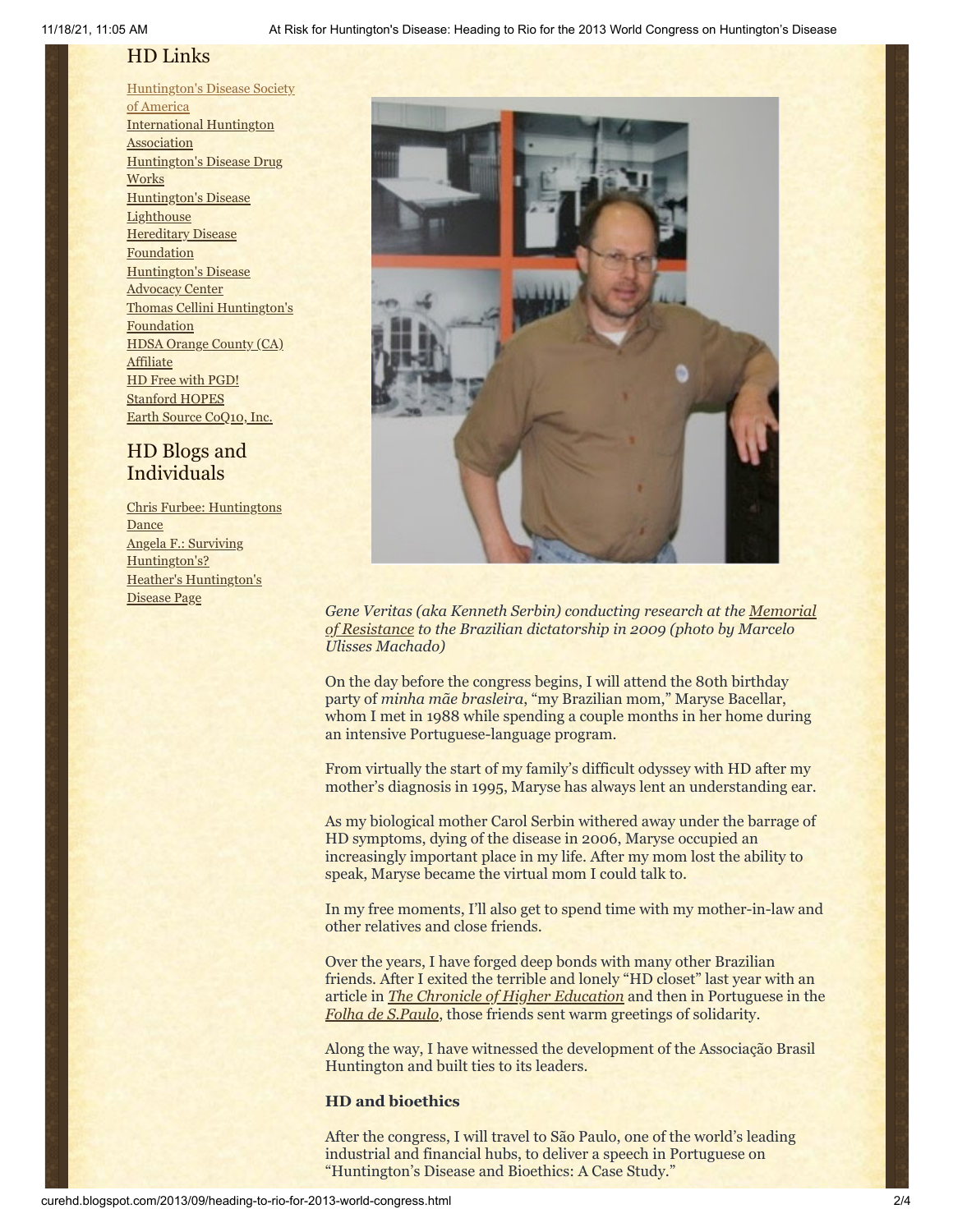The event will take place at 10 a.m. on September 21 at Centro Universitário São Camilo's graduate program in bio-ethics, located at the university's Campus Pompeia 1, Rua Raul Pompeio, 144.

The day before I am also scheduled to appear before the truth commission of the São Paulo state legislature, one of many such commissions in Brazil currently investigating the atrocities of the military dictatorship that ruled the country from 1964-1981. I have written several books and a number of articles examining that period.

### **A huge milestone**

As I increasingly turn my scholarly attention to the fight to interpret the quest to defeat HD and contribute to its success, this trip represents a huge personal milestone.

For the first time, I will completely meld my vast experience in Brazil with my HD advocacy.

I am ever thankful for the great commitment of my Brazilian brothers and sisters to the HD cause. I look forward to one day celebrating with them the defeat of HD.



Posted by <u>Gene [Veritas](https://www.blogger.com/profile/03599828959793084715)</u> at [11:14](http://curehd.blogspot.com/2013/09/heading-to-rio-for-2013-world-congress.html) AM **AM AM B** 

Labels: [advocacy](http://curehd.blogspot.com/search/label/advocacy), [advocate](http://curehd.blogspot.com/search/label/advocate), [bi-cultural](http://curehd.blogspot.com/search/label/bi-cultural), [bioethics](http://curehd.blogspot.com/search/label/bioethics), [Brazil](http://curehd.blogspot.com/search/label/Brazil), [coping](http://curehd.blogspot.com/search/label/coping), [Enroll-HD](http://curehd.blogspot.com/search/label/Enroll-HD), HD closet , [Huntington's](http://curehd.blogspot.com/search/label/HD%20closet) disease , [mother](http://curehd.blogspot.com/search/label/mother) , [research](http://curehd.blogspot.com/search/label/research) , [symptoms](http://curehd.blogspot.com/search/label/symptoms) , [treatments](http://curehd.blogspot.com/search/label/treatments) , World Congress on Huntington's Disease

#### 3 comments:

**Anonymous said...** Ken!!!

Safe travels! A joyous time for you!!!

(BTW, the books should be there!)

Jimmy P.

11:51 AM, [September](http://curehd.blogspot.com/2013/09/heading-to-rio-for-2013-world-congress.html?showComment=1379011879657#c3114148040607502873) 12, 2013